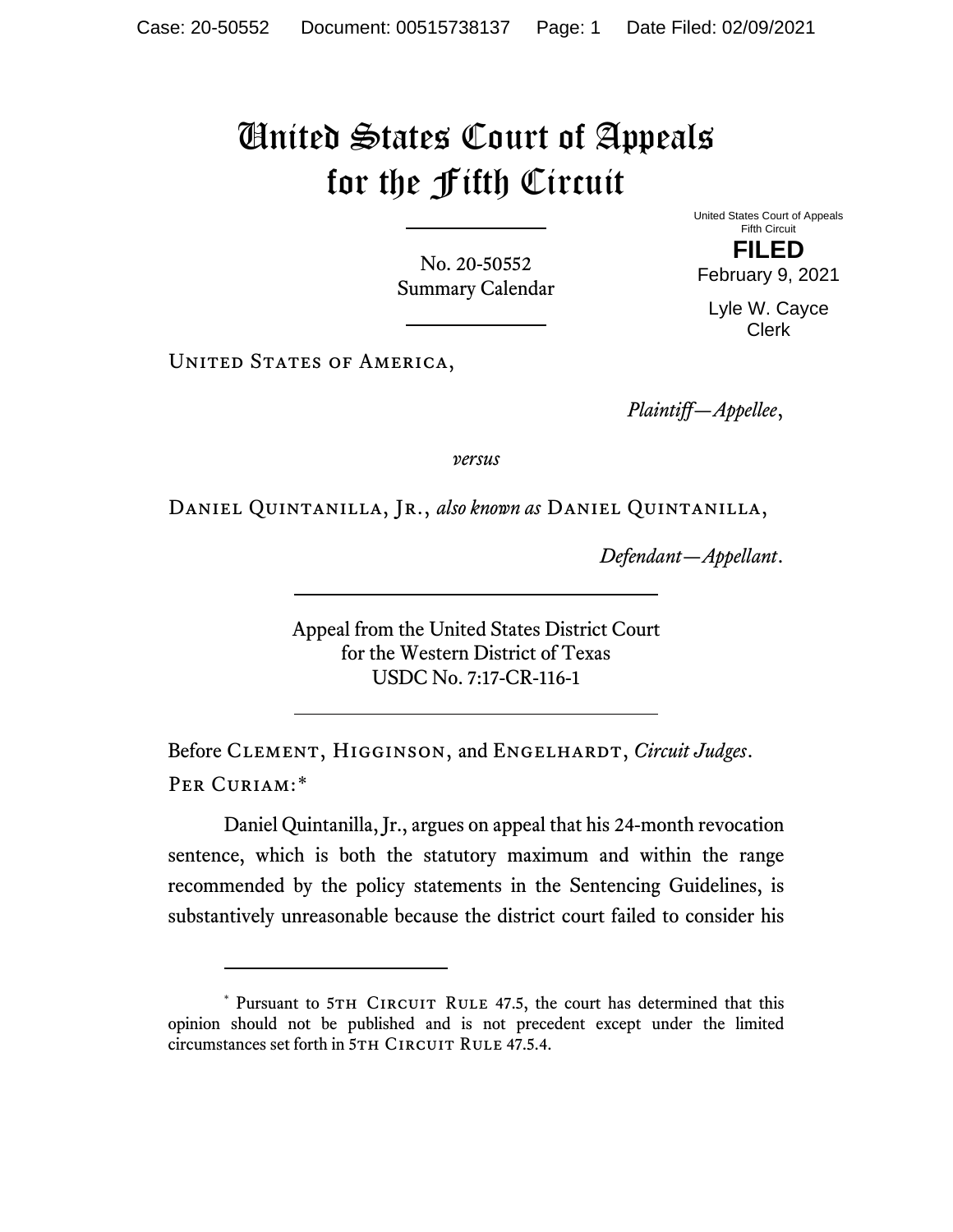## No. 20-50552

personal history of substance abuse, mental illness, and having been the victim of childhood sexual abuse. Arguing that the Guidelines lack an empirical basis, Quintanilla also challenges the presumption of reasonableness that attaches to a within-guidelines revocation sentence, *see, e.g., United States v. Lopez-Velasquez*, 526 F.3d 804, 808-09 (5th Cir. 2008), but he recognizes the issue is foreclosed and raises it only to preserve his opportunity for further appellate review. *See, e.g., United States v. Mondragon-Santiago*, 564 F.3d 357, 366 (5th Cir. 2009).

We review the sentence for reasonableness under the plainly unreasonable standard of review. *See Holguin-Hernandez v. United States*, 140 S. Ct. 762, 767 (2020); *United States v. Warren*, 720 F.3d 321, 326 (5th Cir. 2013). We consider the substantive reasonableness of the sentence imposed under an abuse-of-discretion standard. *Warren*, 720 F.3d at 332. If the sentence is unreasonable, we then consider whether the district court's "error was obvious under existing law." *Id.* at 332 n.2 (internal quotation marks and citation omitted).

Quintanilla has failed to show that his revocation sentence is substantively unreasonable. As Quintanilla recognizes, his within-guidelines revocation sentence is afforded a presumption of reasonableness. *See Lopez-Velasquez*, 526 F.3d at 808-09. And here, the district court considered at sentencing the very factors to which Quintanilla now points, but it implicitly concluded they did not warrant a lower sentence. *See* 18 U.S.C. § 3553(a)(1); *see also United State v. Kippers*, 685 F.3d 491, 498 (5th Cir. 2012) (explaining that a district court need not engage in "a checklist recitation of the section 3553(a) factors" and that implicit consideration is generally sufficient (internal quotation marks and citation omitted)). Thus, the totality of the circumstances reflects that the district court did not fail to account for a factor that should have received significant weight, give significant weight to an irrelevant or improper factor, or commit a clear error of judgment in